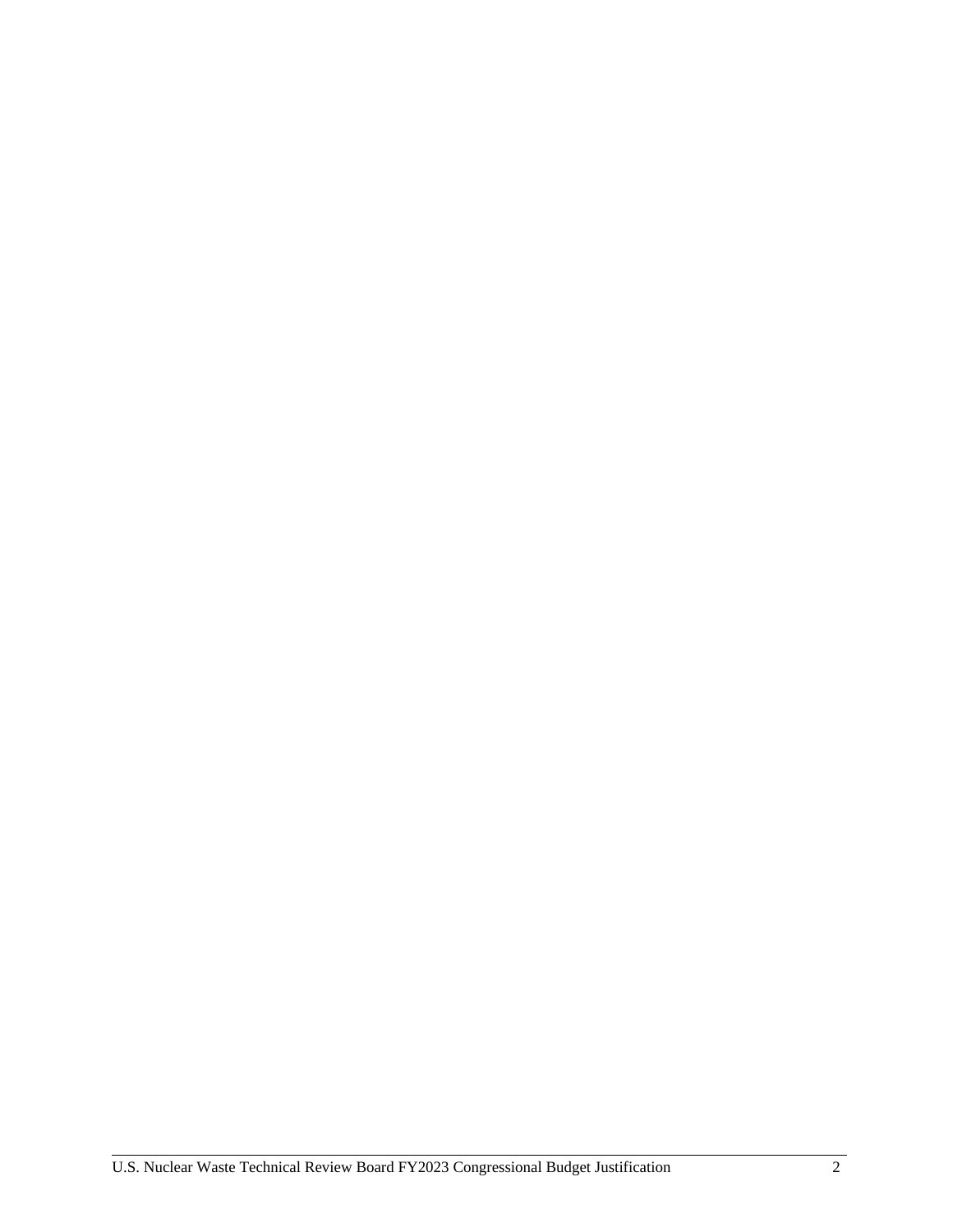## **U.S. NUCLEAR WASTE TECHNICAL REVIEW BOARD**

#### **CONGRESSIONAL BUDGET JUSTIFICATION**

#### **FISCAL YEAR 2023**

#### Table of Contents

| Board Attributes, Activities, and Practices Supporting the Achievement of the Strategic Objectives |
|----------------------------------------------------------------------------------------------------|
|                                                                                                    |
|                                                                                                    |
|                                                                                                    |
|                                                                                                    |
|                                                                                                    |
|                                                                                                    |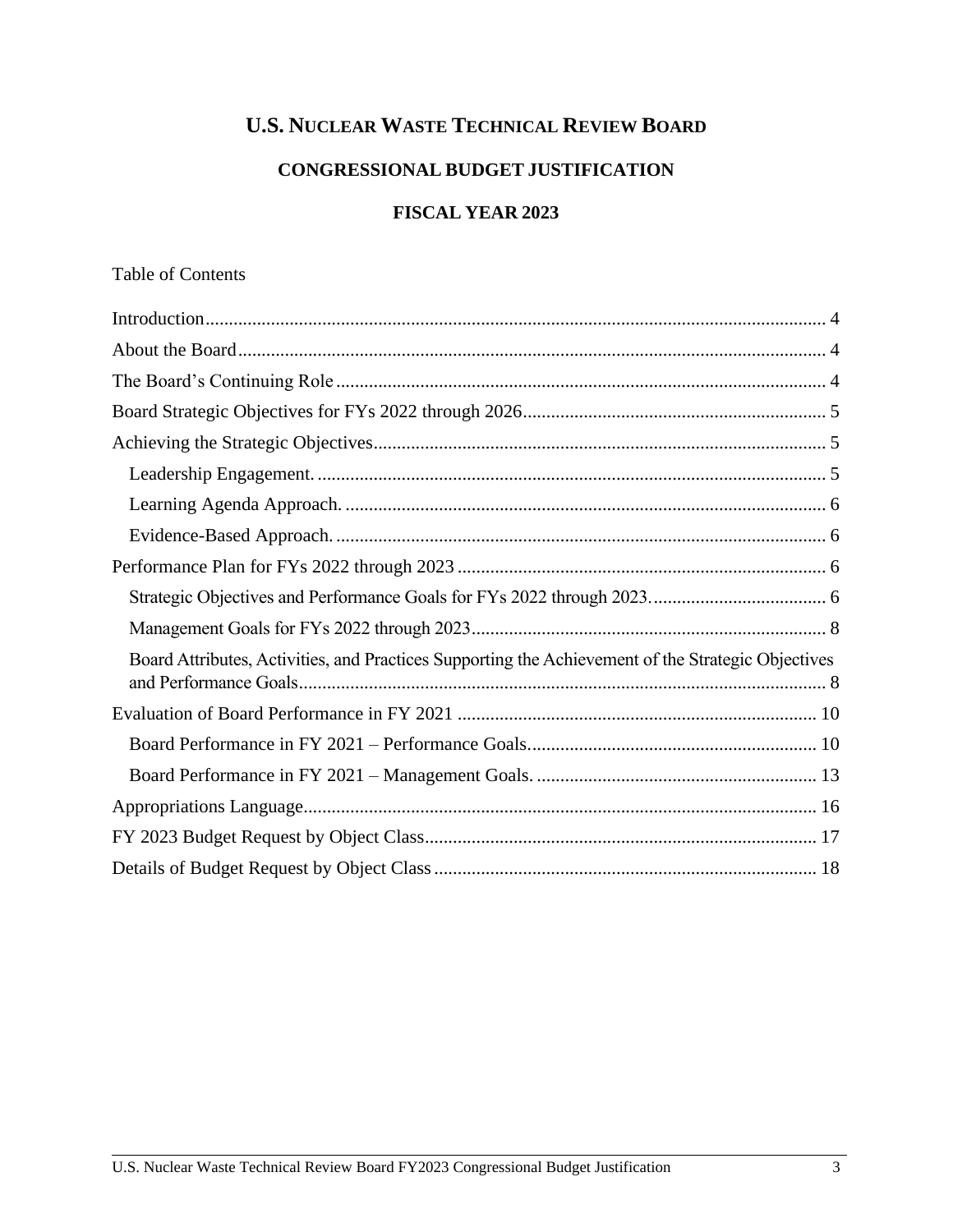## <span id="page-3-0"></span>**INTRODUCTION**

The U.S. Nuclear Waste Technical Review Board (Board) is an independent agency in the Executive Branch of the federal government. The Board performs ongoing and objective peer review of the technical and scientific validity of activities undertaken by the Secretary of Energy under the Nuclear Waste Policy Act (NWPA) (Public Law 97-425), as amended, including the packaging, transportation, and disposal of spent nuclear fuel (SNF) and high-level radioactive waste (HLW). The Board also advises and makes recommendations to Congress and the Secretary on technical issues related to nuclear waste management and disposal.

Contained in this Fiscal Year (FY) 2023 Congressional Budget Justification is the Board's Performance Plan for FYs 2022 through 2023 and the Board's evaluation of its FY 2021 performance. The Board's Budget Request for FY 2023 is \$3,945,000, which is an 8.7% increase from the agency's FY 2021 enacted budget. The Board's Budget Request for FY 2023 reflects its continued strong commitment to sound budgeting and cost-effective management practices and the focus of the Board's leadership on maximizing program performance and efficiency through evidence-based decision making and ongoing evaluation of the agency's performance.

## <span id="page-3-1"></span>**ABOUT THE BOARD**

The Board was established in the 1987 amendments to the NWPA to "...evaluate the technical and scientific validity of activities undertaken by the Secretary after the date of enactment of the Nuclear Waste Policy Amendments Act of 1987" (NWPAA). In accordance with this mandate, and in line with the legislative history of the NWPAA, the Board conducts independent analyses of U.S. Department of Energy (DOE) activities and provides expert advice to DOE and Congress on technical issues related to nuclear waste management and disposal.

The law requires the Board to report its findings, conclusions, and recommendations to Congress and the Secretary. The legislative history of the NWPAA makes clear that the Board cannot compel DOE to accept Board recommendations, but DOE is expected to heed the Board's advice or clearly state why it does not. According to the NWPAA, "the Board shall cease to exist not later than one year after the date on which the Secretary begins disposal of high-level radioactive waste or spent nuclear fuel in a repository."

## <span id="page-3-2"></span>**THE BOARD'S CONTINUING ROLE**

When Congress amended the NWPA in 1987 to identify Yucca Mountain in Nevada as the sole site to be characterized for its suitability as the location for a deep geologic repository, concerns were raised that, without a comparison of sites, the technical and scientific credibility of the sitecharacterization effort might be questioned. Congress created the Board to ensure that an ongoing independent peer review of DOE's nuclear waste management activities would be undertaken, to include the packaging and transporting SNF and HLW and developing a repository for the permanent disposal of the wastes.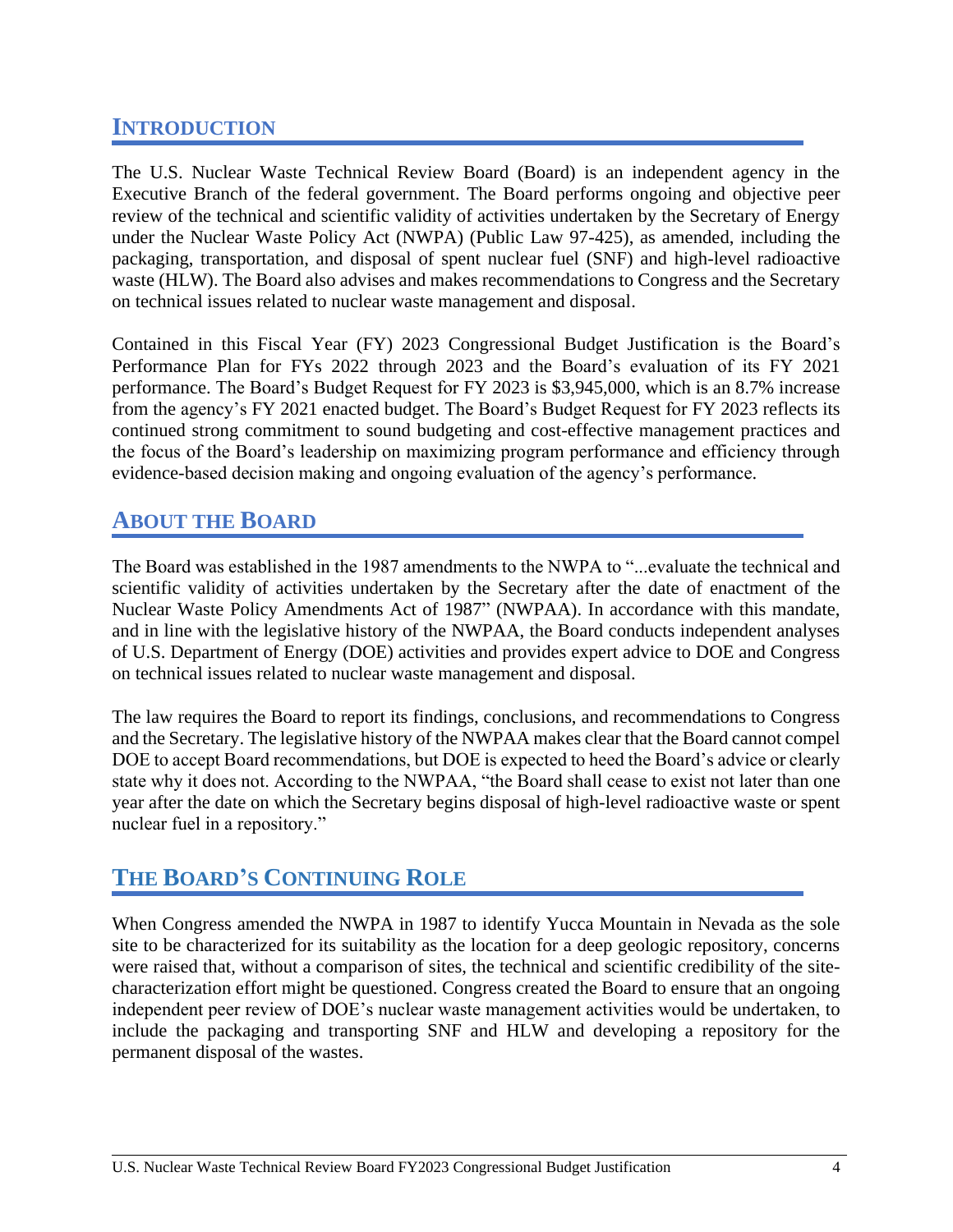For more than 30 years following the enactment of the NWPAA, the Board's review focused largely on DOE work related to characterizing the Yucca Mountain site and developing a deep geologic repository. Since 2010, the Board's review has changed to focus on DOE research related to the packaging, storage, and transportation of SNF, the performance of SNF and HLW in a repository, DOE studies related to the potential siting of a repository in different geologic environments, and efforts to integrate the waste management system. From the time the Board began operation, it has continued to report the findings, conclusions, and recommendations from its ongoing review of the technical and scientific validity of DOE's activities to Congress and the Secretary of Energy. The Board will continue these activities in FY 2023.

The Board's objective and independent review and analysis of DOE's activities will continue to be indispensable to the technical credibility, successful implementation, and public acceptance of the nuclear waste management program in the future.

## <span id="page-4-0"></span>**BOARD STRATEGIC OBJECTIVES FOR FYS 2022 THROUGH 2026**

The Board established three Strategic Objectives in its Strategic Plan for FY 2022 through 2026. The Strategic Objectives reflect the Board's continuing commitment to its mission established in the NWPAA, including (1) conducting an ongoing, independent technical and scientific evaluation of DOE activities related to the NWPA and (2) advising Congress and the Secretary.

During FYs 2022 through 2026, the Board will:

- 1) continue its evaluation of DOE activities related to implementation of the NWPA and relevant amendments to that Act. Based on its evaluation, the Board will report its findings, conclusions, and recommendations to Congress and the Secretary.
- 2) develop objective technical and scientific information that will be useful to policy makers in Congress and the Administration on issues related to SNF and HLW management and disposal. The Board will communicate such information to Congress and the Secretary in letters, reports, and testimony.
- 3) compile information and report to Congress and the Secretary on its findings, conclusions, and recommendations from experience gained over more than thirty years of reviewing the U.S. nuclear waste management and disposal program and from observing waste management efforts in other countries.

## <span id="page-4-1"></span>**ACHIEVING THE STRATEGIC OBJECTIVES**

<span id="page-4-2"></span>**LEADERSHIP ENGAGEMENT**. On an annual basis, in accordance with the Government Performance and Results Act, as amended, the Board's leadership identifies Performance Goals (PGs) and Management Goals (MGs) for the current year and identifies Goals for the subsequent year that will lead to the accomplishment of the Strategic Objectives. The PGs and MGs are included in the Board's Performance Plan.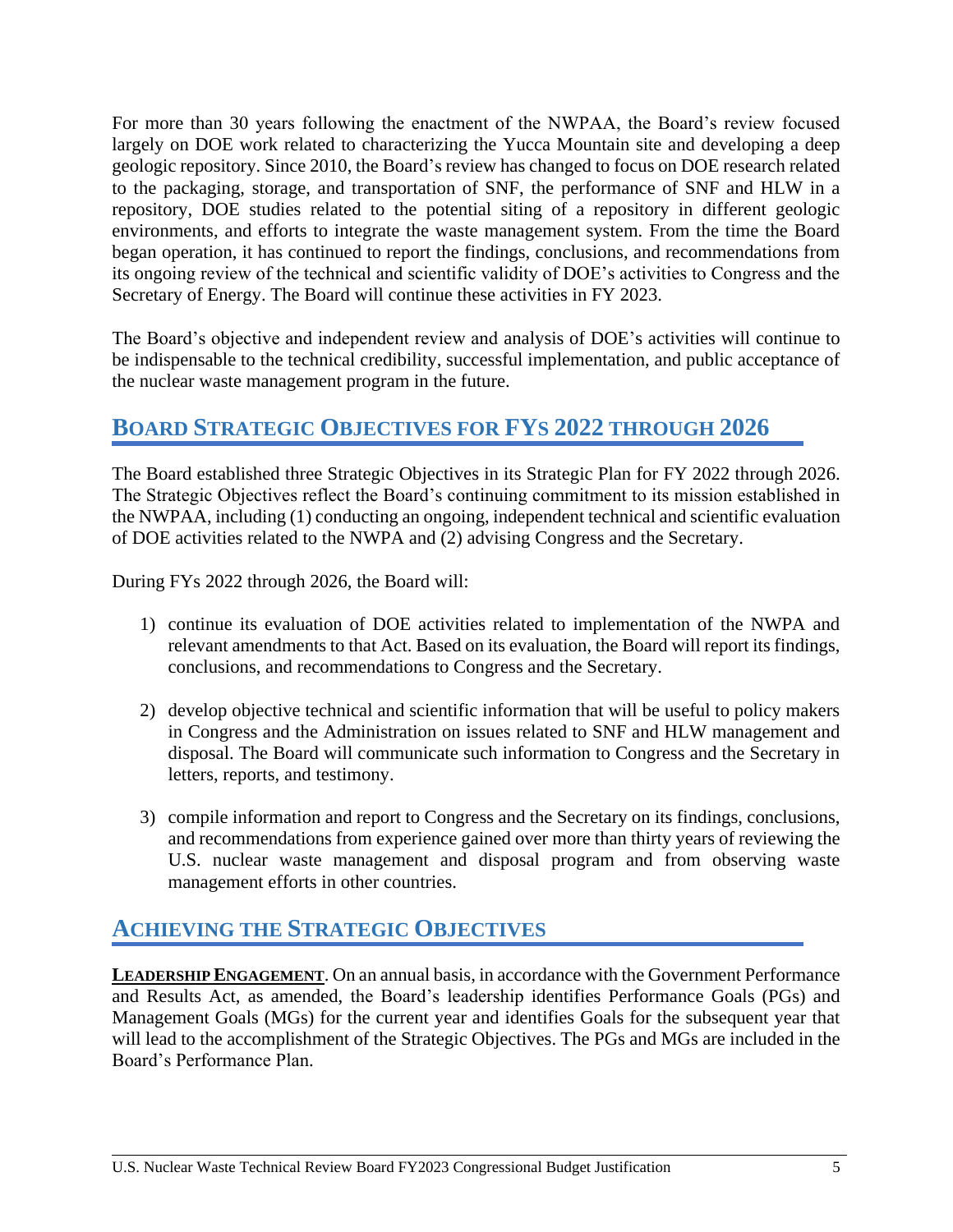<span id="page-5-0"></span>**LEARNING AGENDA APPROACH**. The Board's Performance Plan for a given year includes its *Strategic Objectives*, its *PGs*, its *MGs*, and a description of Board attributes, activities, and practices supporting achievement of the Goals. An evaluation of Board performance for the preceding FY is included in the Board's budget request and used as input in updating the Performance Plan and developing the Board's budget request for the subsequent FY. In updating and implementing the plan, the Board's leadership is committed to using a learning agenda approach by consistently building and using evidence to:

- 1) proactively evaluate the agency's performance to determine what works well and where performance can be improved;
- 2) maximize results by strategically focusing resources and attention where the needs are greatest;
- 3) reinforce the strategic direction, timeliness, and relevance of the Board's technical evaluations of DOE activities;
- 4) adapt agency direction as evidence and context shifts; and
- 5) ensure effective communications with DOE and Congress and ensure other stakeholders are informed of the Board's activities.

Adopting a learning agenda approach ensures that the Board's PGs and Strategic Objectives are prioritized to meet the agency's mission.

<span id="page-5-1"></span>**EVIDENCE-BASED APPROACH**. To ensure the effective and efficient execution of its mission, as noted above, the Board employs a learning agenda and evidence-based approach to set priorities that guide its decision making, operational planning, and development of its budget. Additionally, in accordance with the Office of Management and Budget (OMB) Memorandum M-19-23, *Phase 1 Implementation of the Foundations for Evidence-Based Policymaking Act of 2018*, the Board has appointed a Chief Data Officer and a Data Governance Body.

### <span id="page-5-2"></span>**PERFORMANCE PLAN FOR FYS 2022 THROUGH 2023**

<span id="page-5-3"></span>**STRATEGIC OBJECTIVES AND PERFORMANCE GOALS FOR FYS 2022 THROUGH 2023**. Presented below are the Board's Strategic Objectives for FYs 2022 through 2026, followed by the relevant PGs for FYs 2022 through 2023. Both the Strategic Objectives and the PGs reflect the goals of the agency leadership and are outcome-oriented.

*STRATEGIC OBJECTIVE #1*: *The Board will continue its evaluation of DOE activities related to implementation of the NWPA and relevant amendments to that Act. Based on its evaluation, the Board will report its findings, conclusions, and recommendations to Congress and the Secretary.*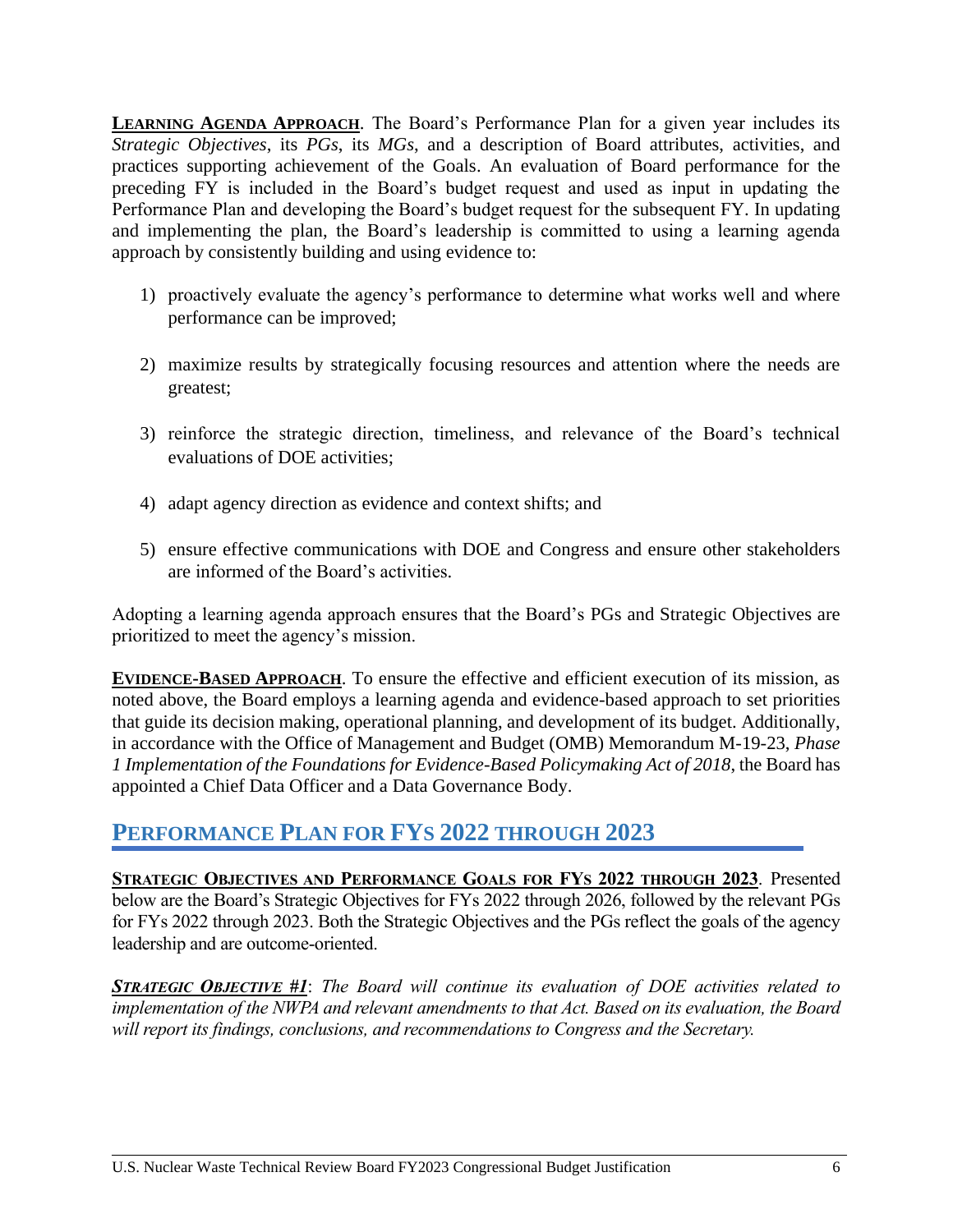#### **PERFORMANCE GOALS FOR FYS 2022 THROUGH 2023**

**PG 1-A:** In FY 2022, the Board will hold a public meeting on DOE activities to develop its Geologic Disposal Safety Assessment Framework.

**PG 1-B:** In FY 2022, the Board will hold a public meeting on DOE's generic disposal research and development (R&D) activities related to the disposal of SNF and HLW in clay-bearing rocks.

**PG 1-C**: In FYs 2022 through 2023, the Board plans to hold a public meeting on DOE activities to site and develop a federal interim storage facility for SNF and HLW.

**PG 1-D**: In FYs 2022 through 2023, the Board plans to hold a public meeting on DOE technology development activities related to aluminum-clad SNF packaging, drying, and dry storage.

*STRATEGIC OBJECTIVE #2*: *The Board will develop objective technical and scientific information that will be useful to policy makers in Congress and the Administration on issues related to SNF and HLW management and disposal. The Board will communicate such information to Congress and the Secretary in letters, reports, and testimony.*

#### **PERFORMANCE GOALS FOR FYS 2022 THROUGH 2023**

**PG 2-A**: In FY 2022, the Board will report on the system-wide implications of using large canisters for the dry storage of SNF.

**PG 2-B**: In FY 2022 through 2023, the Board will finalize a report summarizing its review activities, and its findings, conclusions, and recommendations, from January 1, 2019, through December 31, 2021.

**PG 2-C**: In FY 2022 through 2023, the Board will continue to review the technical issues DOE will need to address before it can begin the implementation of an integrated program for the nationwide transport of SNF and HLW.

*STRATEGIC OBJECTIVE #3*: *The Board will compile information and report to Congress and the Secretary on its findings, conclusions, and recommendations from experience gained over more than 30 years of reviewing the U.S. nuclear waste management and disposal program and from observing waste management efforts in other countries.*

#### **PERFORMANCE GOALS FOR FYS 2022 THROUGH 2023**

**PG 3-A**: In FY 2022, the Board will update its 2016 report to Congress and the Secretary presenting a Survey of National Programs for Managing HLW and SNF.

**PG 3-B**: In FY 2022 through 2023, the Board will continue its technical information exchange activities with countries, such as Finland and Sweden, where deep geologic repositories for SNF or HLW are being licensed or constructed.

**PG 3-C**: In FYs 2022 through 2023, the Board will continue to monitor activities in other countries related to programs for the management and disposal of SNF and HLW.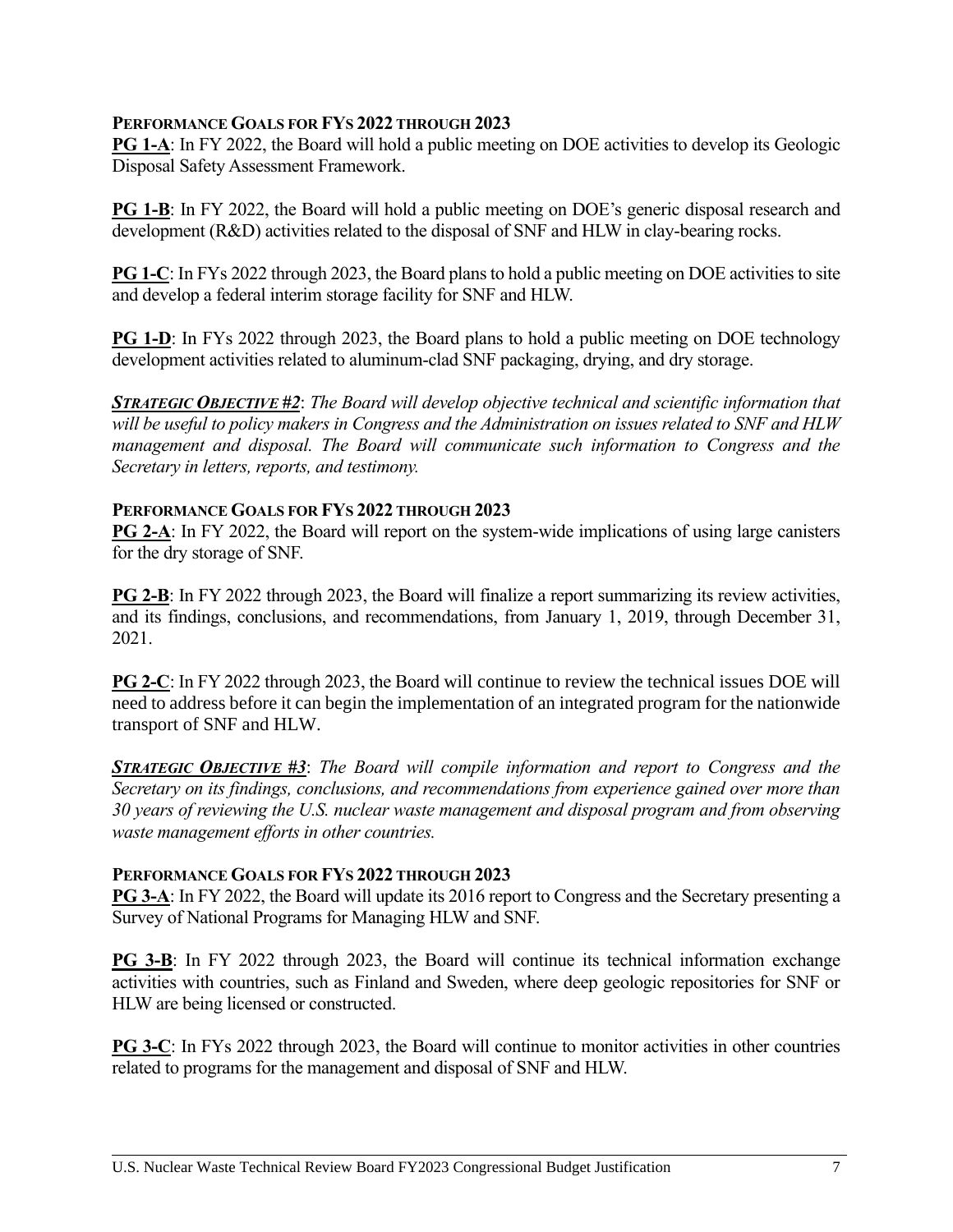<span id="page-7-0"></span>**MANAGEMENT GOALS FOR FYS 2022 THROUGH 2023**.To enhance the effectiveness and efficiency of Board activities supporting its Strategic Objectives and PGs, the Board has identified the following MGs for FYs 2022 through 2023:

**MG-1**: The Board will continue to implement actions to optimize organizational efficiency and accountability and maximize employee performance.

**MG-2**: The Board will identify any potential constraints on the agency's ability to perform its mission and implement the changes that may be necessary for mitigating such constraints through proactive management and allocation of resources.

**MG-3**: The Board will continue to maintain effective communications among its geographically dispersed Board members. The Board will also facilitate communication between Board members and the professional staff members who support the Board's technical and scientific review of DOE activities from the Board offices in Arlington, Virginia.

**MG-4**: The Board will continue webcasting its meetings and making available archived recordings of the webcasts on its website. During the COVID-19 pandemic, the Board will use videoconferencing to hold its meetings virtually, to the extent this can be done without reducing the effectiveness of the meetings concerned.

**MG-5**: The Board will continue to conduct its ongoing reviews in the most cost-effective means possible.

**MG-6**: The Board will take action to ensure that, as far as possible, institutional memory and expertise are passed on to succeeding Board members and staff. When appropriate, the Board may also provide opportunities for one or more undergraduates or graduate students in disciplines related to the Board's activities to support the Board's technical staff in performing information research and technical analysis.

**MG-7**: The Board will update its technical resources and capabilities, as necessary, to maintain and improve the core competencies of its professional staff. The Board will develop and implement initiatives to identify, recruit when necessary, and retain highly qualified professionals with the expertise and related knowledge needed to support the work of the Board members and to help the Board achieve its Strategic Objectives and PGs**.**

<span id="page-7-1"></span>**BOARD ATTRIBUTES, ACTIVITIES, AND PRACTICES SUPPORTING THE ACHIEVEMENT OF THE STRATEGIC OBJECTIVES AND PERFORMANCE GOALS**. The following attributes, activities, and practices support the implementation of the Board's ongoing peer review and reflect the Board's commitment to its core values of objectivity, openness, technical and scientific rigor, and timeliness.

*AUTHORITY UNDER THE LAW*. The Board has the necessary authority, under current law, to achieve its Strategic Objectives and PGs.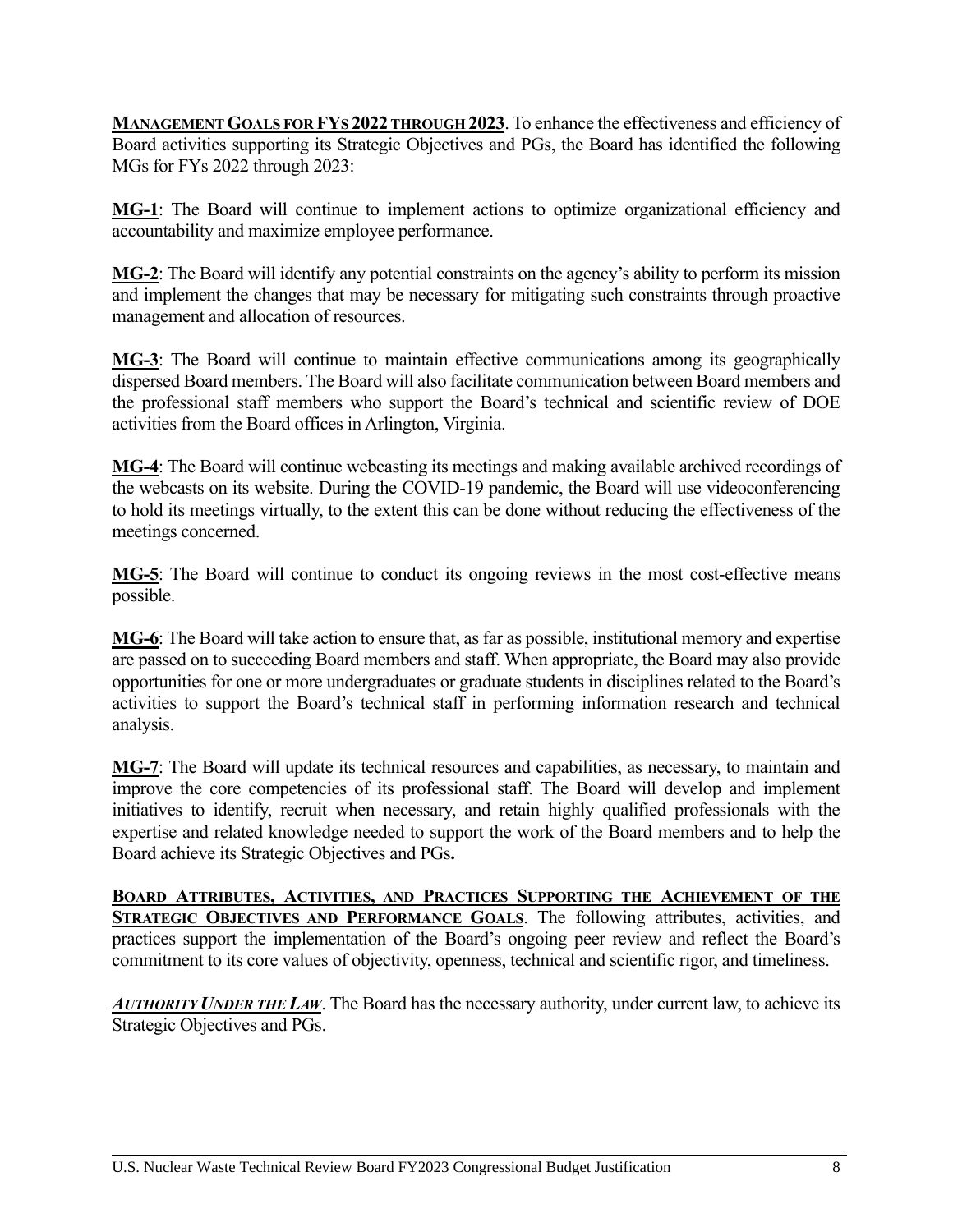*CULTURE OF ACCOUNTABILITY*. Analyses of DOE's technical and scientific work are performed by Board members who are appointed by the President from a list of nominees submitted by the National Academy of Sciences. The Board members are eminent experts in their fields and serve part-time. They are supported by a small, full-time professional staff whose members are highly credentialed in the relevant scientific and technical disciplines. The Board reports its findings, conclusions, and recommendations to Congress and the Secretary of Energy. The Chair, other Board members, and professional staff testify before Congress, as requested. Board reports, testimony, and correspondence, along with meeting agendas, transcripts, presentations, webcasts, and public comments, are posted on the Board's website a[t www.nwtrb.gov.](http://www.nwtrb.gov/)

*EFFECTIVE USE OF ANALYTICAL RESOURCES*. Board members and the Board's professional staff are assigned by the Chair to lead or support Board activities, as appropriate. The Board maintains the option of organizing panels and working groups to help facilitate, integrate, and focus its technical and scientific review, and for other purposes. When necessary, the Board is authorized by its enabling legislation to hire expert consultants to support the Board's in-depth reviews of specific technical topics**.** 

*TRANSPARENCY, COLLABORATION, AND PUBLIC ENGAGEMENT*. To support its peer review and information gathering activities, the Board holds public meetings, at which technical information is presented by representatives of DOE, its contractors, and other organizationsinvolved in nuclear waste management and disposal. At these meetings, Board members and professional staff question presenters, and time is provided for input and comments from interested members of the public. The Board typically holds two or three public meetings per year and announces them in the *Federal Register* four to six weeks before the meetings are held. The Board continues its goals of transparency of deliberations by webcasting its public meetings and archiving them on the Board's website. In addition to the Board's public meetings, Board panels or other small groups of Board members and staff also hold smaller meetings, as needed, to investigate specific technical topics. To continue its review of DOE's activities as effectively as possible, the Board has held several virtual meetings which started in July 2020 due to the COVID-19 pandemic. The virtual meetings were managed successfully and the Board plans to continue holding virtual public meetings while the current pandemic continues.

Board members and staff also engage in site visits, visits to national laboratories and facilities, and meetings with DOE and national laboratory and contractor staff working on specific projects and programs. Board members and staff attend technical symposia and conferences related to SNF and HLW management and disposal. Representatives of domestic and international organizations involved in the management and disposal of SNF and HLW are invited to participate in Board public meetings and workshops. On occasion, Board members and/or staff travel to other countries to meet with such organizations to observe their technical programs and best practices, perform benchmarking, and assess potential analogs, among other activities. Information gathered from these visits is used to enhance the Board's evaluation of DOE activities and to advise and inform Congress and the Secretary of Energy. Since the pandemic began in March 2020, Board members and staff have participated in virtual meetings, symposia, and conferences.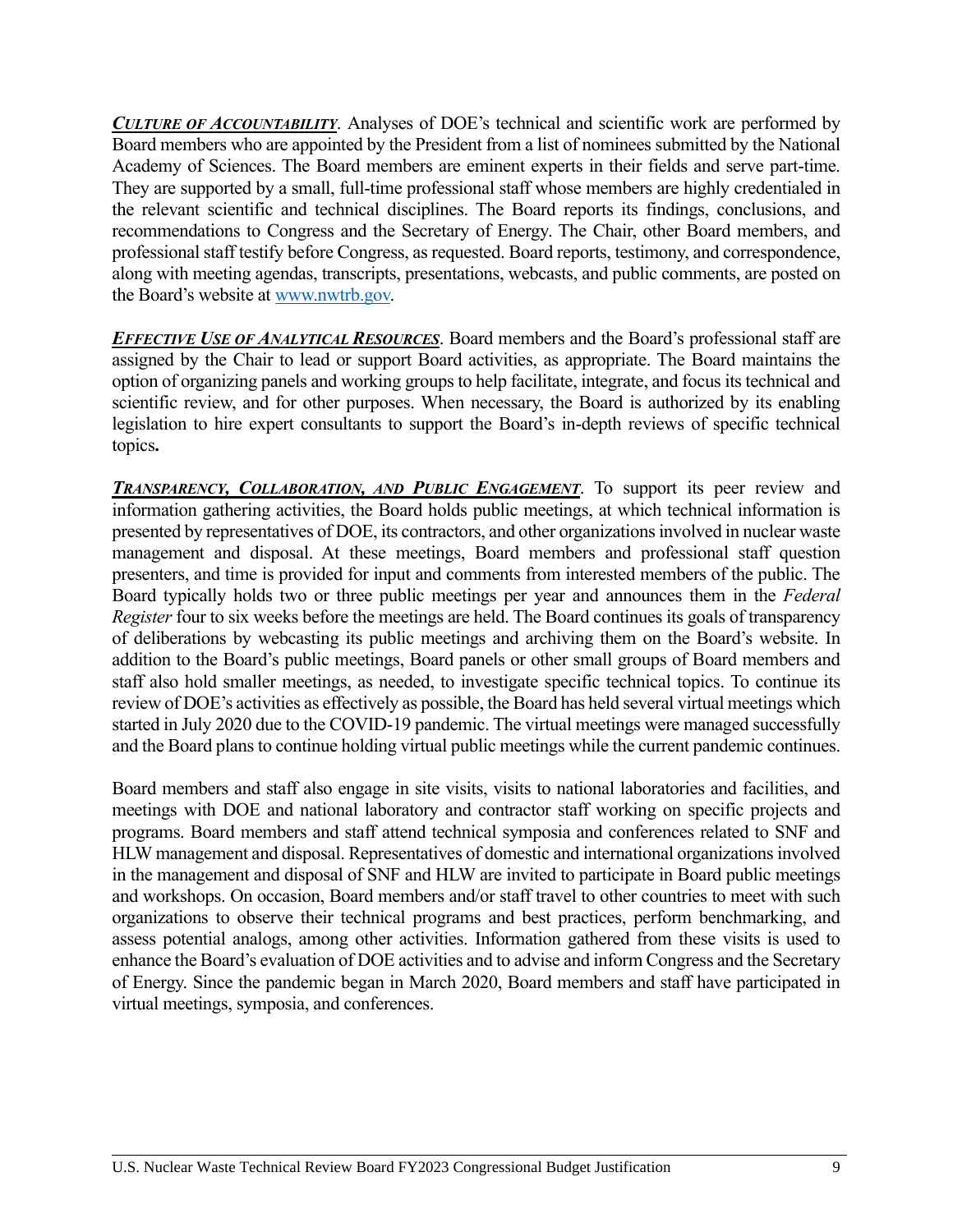*EQUITY AND DIVERSITY CONSIDERATIONS.* In executing its review and analysis, the Board will continue to ensure its actions do not adversely affect underserved communities as demonstrated in the Board's Equity Action Plan.

## <span id="page-9-0"></span>**EVALUATION OF BOARD PERFORMANCE IN FY 2021**

The Board uses annual evaluations of its performance as input in updating its PGs and MGs for the current year and identifying PGs for the subsequent year. The PGs reflect the objectives of the agency leadership and are outcome-oriented. The annual evaluations of the Board's performance also are used as input to the development of the Board's annual budget request submittal.

<span id="page-9-1"></span>**BOARD PERFORMANCE IN FY 2021 – PERFORMANCE GOALS**. The PGs, which are the subject of this evaluation, were included as part of the Board's Performance Plan for FYs 2021 through 2022 contained in the Board's Budget Request Submittal for FY 2022. In the following evaluation, the Strategic Objectives on which the PGs are based are stated followed by a table displaying the associated PGs and the activities undertaken by the Board to accomplish the PGs in FY 2021.

*STRATEGIC OBJECTIVE #1*: *The Board will continue its evaluation of DOE activities related to implementation of the NWPA and relevant amendments to that Act. Based on its evaluation, the Board will report its findings, conclusions, and recommendations to Congress and the Secretary.*

| FY 2021 - 2022 PERFORMANCE GOALS                                                                                                                                                                                        | <b>BOARD ACTIVITIES</b>                                                                                                                                                                                                                                                                                                                               |
|-------------------------------------------------------------------------------------------------------------------------------------------------------------------------------------------------------------------------|-------------------------------------------------------------------------------------------------------------------------------------------------------------------------------------------------------------------------------------------------------------------------------------------------------------------------------------------------------|
| <b>PG 1-A:</b> The Board will hold a public meeting<br>on the prioritization of DOE's generic<br>disposal R&D activities.                                                                                               | The Board held a virtual public meeting during<br>December $2-3$ , 2020, on the prioritization of<br>DOE's generic disposal R&D activities:<br>December 2–3, 2020 Meeting.<br>$\triangleright$ Following the meeting, the Board issued<br>a letter to DOE, providing the Board's<br>findings and recommendations:<br>December 30, 2021, Board Letter. |
| <b>PG 1-B:</b> The Board is planning to hold a public<br>meeting on DOE's generic disposal R&D<br>activities related to the disposal of SNF and<br>HLW in clay-bearing rocks.                                           | This meeting was rescheduled into FY 2022.<br>In lieu of this meeting, the Board held a public<br>meeting on DOE technology development<br>related to aluminum-clad SNF. See PG 1-C<br>below.                                                                                                                                                         |
| <b>PG 1-C:</b> The Board will continue to review the<br>technical issues DOE will need to address<br>before it can begin the implementation of an<br>integrated program for the nationwide transport<br>of SNF and HLW. | This is an ongoing activity and will continue in<br>FY 2022-2023 (see PG 2-C for FY 2022-2023,<br>above)                                                                                                                                                                                                                                              |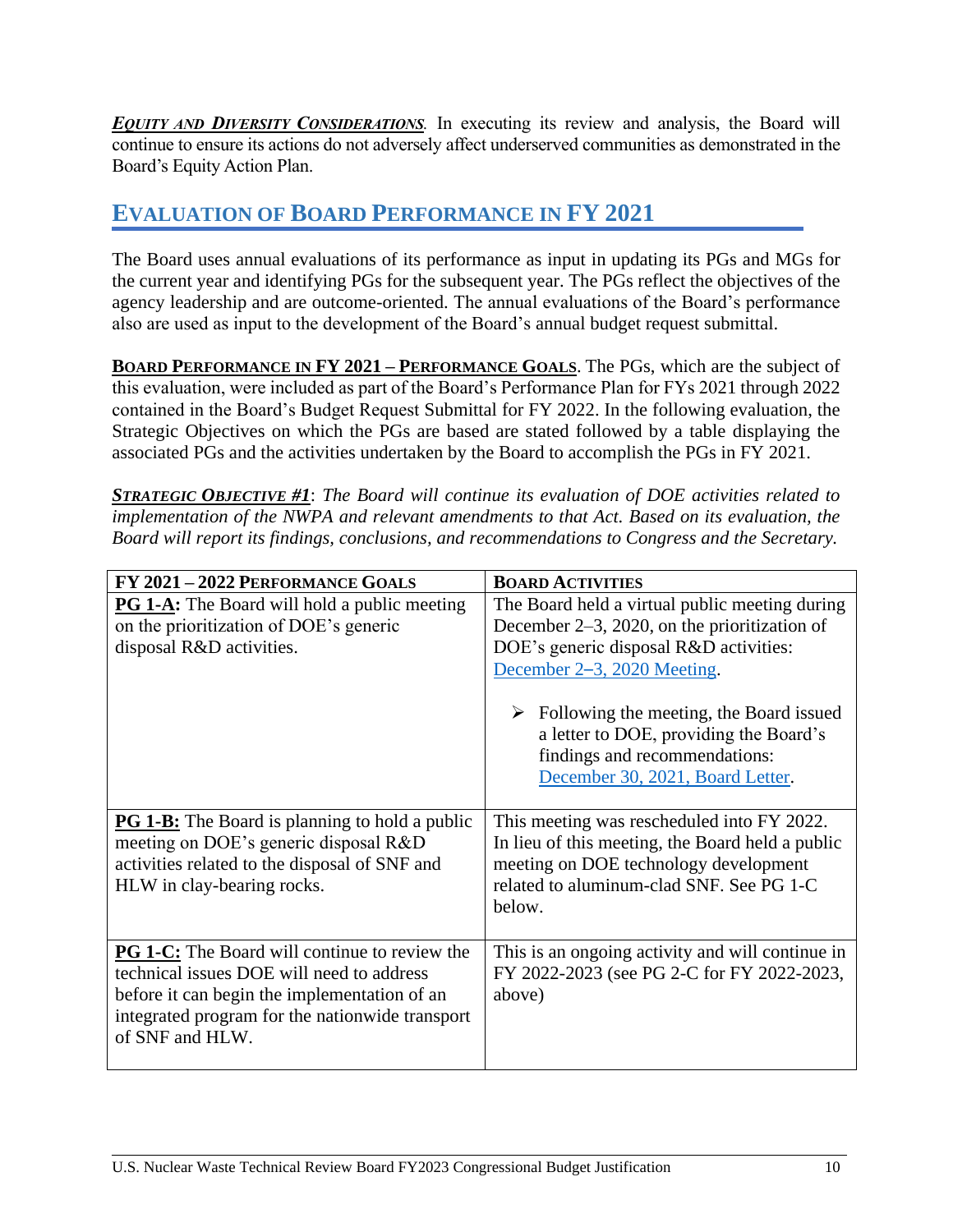| In addition to the Performance Goals recorded<br>in the FY 2022 Budget request, the Board<br>completed the following activities:                                                                                                                                                 |  |  |
|----------------------------------------------------------------------------------------------------------------------------------------------------------------------------------------------------------------------------------------------------------------------------------|--|--|
| The Board held a virtual public meeting during<br>May 12-13, 2021 to discuss advanced nuclear<br>fuels including accident tolerant fuels for light<br>water reactors and the impact of these fuels on<br>spent nuclear fuel management and disposal:<br>May 12–13, 2021 Meeting. |  |  |
| $\triangleright$ Following the meeting, the Board issued<br>a letter to DOE, providing the Board's<br>findings and recommendations: August<br>12, 2021 Board Letter.                                                                                                             |  |  |
| The Board held a virtual public meeting during<br>August 24, 2021, on DOE technology<br>development related to aluminum-clad SNF<br>packaging, drying, and dry storage. August 24,<br>2021 Meeting.                                                                              |  |  |
| $\triangleright$ Following the meeting, the Board issued<br>a letter to DOE, providing the Board's<br>findings and recommendations: October<br>14, 2021 Board Letter.                                                                                                            |  |  |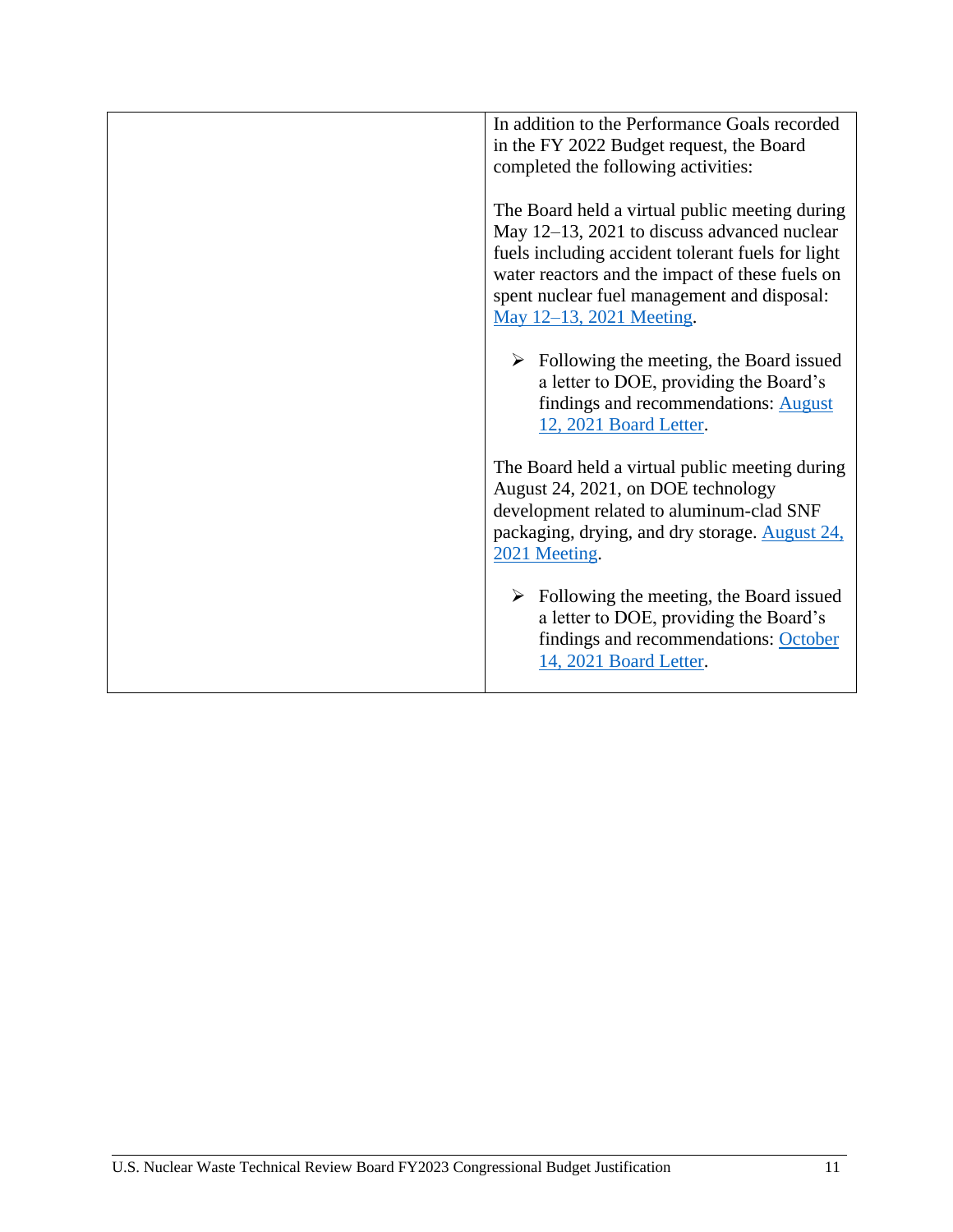*STRATEGIC OBJECTIVE #2*: *The Board will develop objective technical and scientific information that will be useful to policy makers in Congress and the Administration on issues related to SNF and HLW management and disposal. The Board will communicate such information to Congress and the Secretary in letters, reports, and testimony*.

| FY 2021 - 2022 PERFORMANCE GOALS                                                                                                                                                                                                        | <b>BOARD ACTIVITIES</b>                                                                                                                                                                                                                                                           |  |  |
|-----------------------------------------------------------------------------------------------------------------------------------------------------------------------------------------------------------------------------------------|-----------------------------------------------------------------------------------------------------------------------------------------------------------------------------------------------------------------------------------------------------------------------------------|--|--|
| <b>PG 2-A:</b> In FY 2021, the Board will finalize a<br>report on DOE R&D to determine the<br>behavior of high burnup SNF during extended<br>dry storage and transportation.                                                            | The Board issued a report to Congress and the<br>Secretary of Energy on Evaluation of the<br>Department of Energy's Research Program to<br>Examine the Performance of Commercial<br>High Burnup Spent Nuclear Fuel During<br>Extended Storage and Transportation in July<br>2021. |  |  |
| <b>PG 2-B</b> : In FY 2021, the Board will report on<br>the system-wide implications of using large<br>canisters for the dry storage of SNF.                                                                                            | The Board continued to develop a report to<br>Congress on the system-wide implications of<br>using large canisters for the dry storage of<br>SNF. The Board expects to issue this report in<br>FY 2022 or FY 2023.                                                                |  |  |
| <b>PG 2-C</b> : The Board will finalize a report<br>summarizing its review activities, and its<br>findings, conclusions, and recommendations,<br>from January 1, 2016, through December 31,<br>2018.                                    | The Board issued a report to Congress and the<br>Secretary of Energy on Board Activities for<br>the Period January 1, 2016 - December 31,<br>2018 in August 2021.                                                                                                                 |  |  |
| <b>PG 2-D</b> : In FY 2021, the Board will issue a<br>report recording key observations and<br>recommendations by the current Board<br>members, based on the technical work they<br>have performed during their tenure on the<br>Board. | The Board issued a report to Congress and the<br>Secretary of Energy on Six Overarching<br>Recommendations For How To Move The<br>Nation's Nuclear Waste Management<br>Program Forward in April 2021.                                                                             |  |  |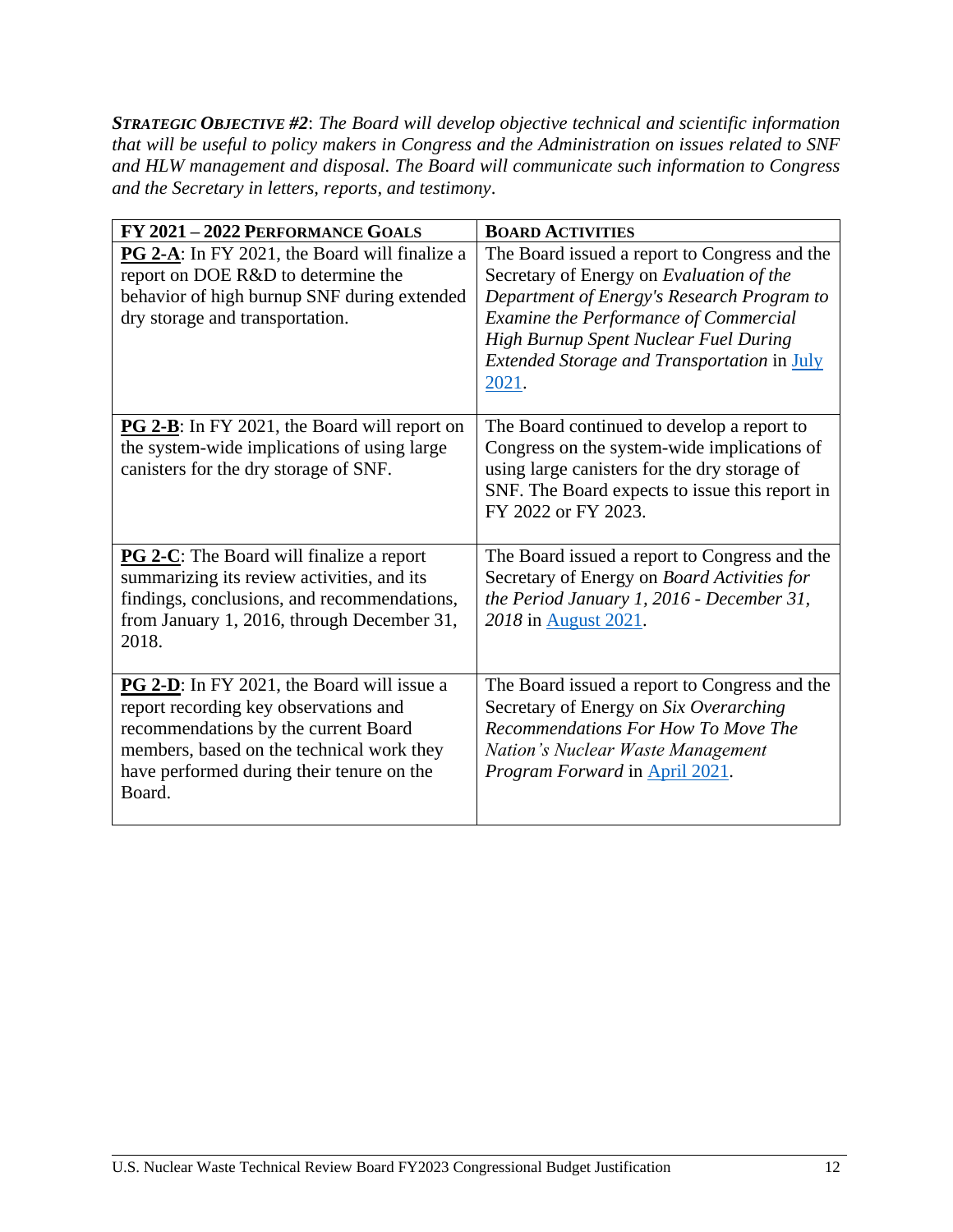*STRATEGIC OBJECTIVE #3: The Board will compile information and report to Congress and the Secretary on its findings, conclusions, and recommendations from experience gained over more than twenty-five years of reviewing the U.S. nuclear waste management and disposal program and from observing waste management efforts in other countries.*

| FY 2021-2022 PERFORMANCE GOALS                                                                                                                                                                                                                                | <b>BOARD ACTIVITIES</b>                                                                                                                                                                                                                                                                                                                                                                                                                                   |
|---------------------------------------------------------------------------------------------------------------------------------------------------------------------------------------------------------------------------------------------------------------|-----------------------------------------------------------------------------------------------------------------------------------------------------------------------------------------------------------------------------------------------------------------------------------------------------------------------------------------------------------------------------------------------------------------------------------------------------------|
| PG 3-A: In FY 2021, the Board will issue a<br>report to Congress and the Secretary<br>presenting a Survey of National Programs for<br>Managing HLW and SNF.                                                                                                   | The Board continued to update its 2016 report<br>presenting a Survey of National Programs and<br>expects to issue the report in FY 2022.                                                                                                                                                                                                                                                                                                                  |
| <b>PG 3-B</b> : In FY 2021 through 2022, the Board<br>will conduct technical information exchange<br>activities with other countries, such as Finland<br>and Sweden, where deep geologic repositories<br>for SNF or HLW are being licensed or<br>constructed. | The Board conducted technical information<br>exchanges with representatives of<br>Switzerland and the United Kingdom. The<br>exchanges focused on research that supports<br>the development of nuclear waste disposal<br>programs. The same two representatives<br>provided technical presentations at the<br>Board's Fall 2020 virtual public meeting:<br>December 2–3, 2020 Meeting.                                                                    |
| <b>PG 3-C</b> : In FYs 2021 through 2022, the<br>Board will continue to monitor activities in<br>other countries related to programs for the<br>management and disposal of SNF and HLW.                                                                       | For its Spring 2021 Board Meeting on<br>advanced nuclear fuels including accident<br>tolerant fuels for light water reactors, the<br>Board interacted with representatives from<br>Sweden, Switzerland, and the United<br>Kingdom to better understand SNF<br>management programs in those countries.<br>Those same representatives provided<br>technical presentations at the Board's Spring<br>2021 virtual public meeting: May 12-13,<br>2021 Meeting. |

<span id="page-12-0"></span>**BOARD PERFORMANCE IN FY 2021 – MANAGEMENT GOALS**. To enhance the effectiveness and efficiency of Board activities supporting its Strategic Objectives and PGs, the Board identified the MGs in the table below for FYs 2021 through 2022. The MGs were included in the Board's Budget Request Submittal for FY 2021. The associated activities undertaken to accomplish the MGs are opposite their respective MGs in the table.

| FY 2021 MANAGEMENT GOALS                           | <b>BOARD ACTIVITIES</b>                               |
|----------------------------------------------------|-------------------------------------------------------|
| <b>MG-1</b> : The Board will continue to implement | In FY 2021, the Board:                                |
| actions to optimize organizational efficiency      | proactively evaluated its performance to<br>$\bullet$ |
| and accountability and maximize employee           | identify opportunities for improvement;               |
| performance.                                       | focused on where needs were greatest to<br>$\bullet$  |
|                                                    | ensure efficient operations; and                      |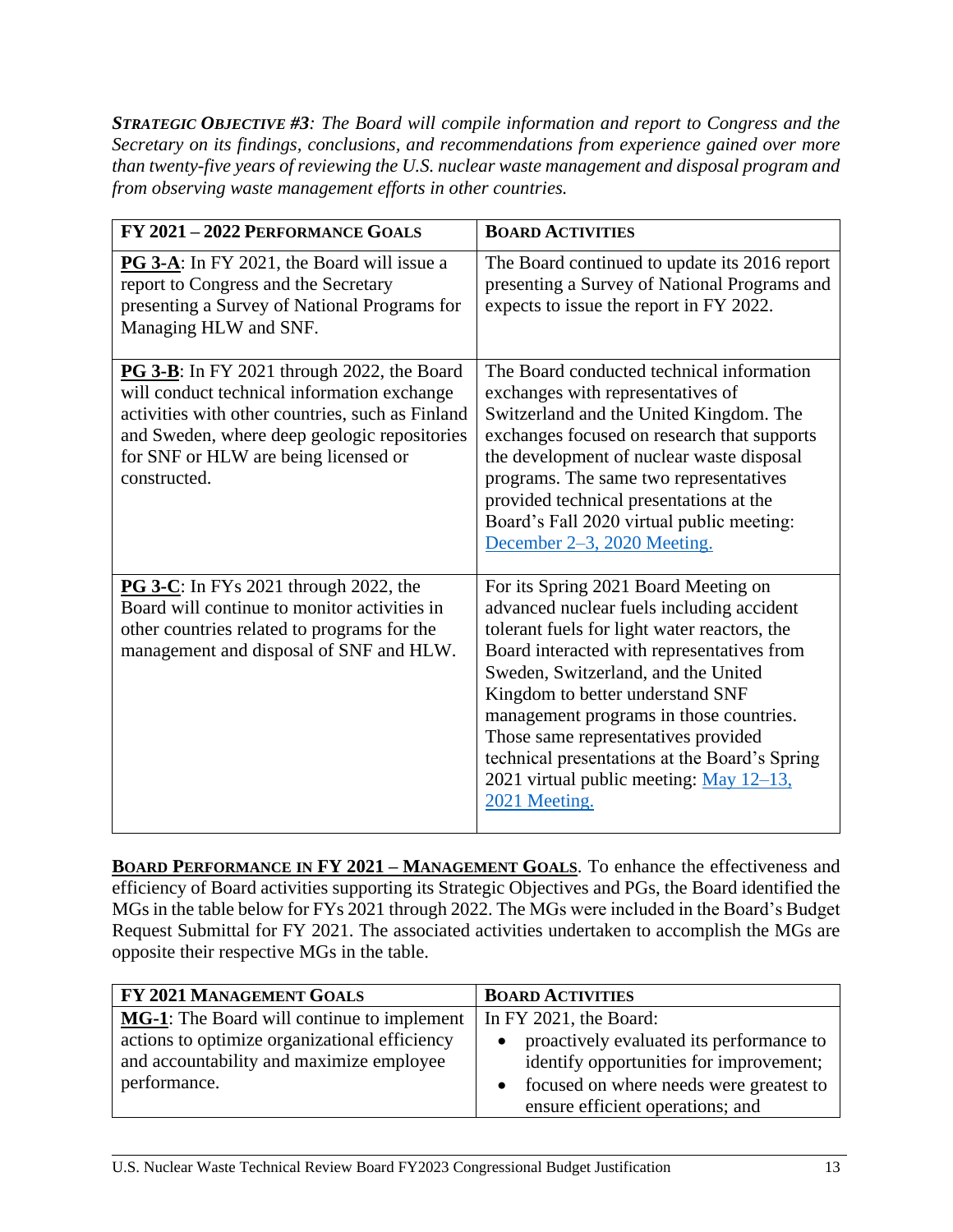|                                                                                                                                                                                                                                                                                                                                                                       | evaluated how to achieve the best<br>$\bullet$<br>results.                                                                                                                                                                                                                                                                                                                                                                                                                                             |  |
|-----------------------------------------------------------------------------------------------------------------------------------------------------------------------------------------------------------------------------------------------------------------------------------------------------------------------------------------------------------------------|--------------------------------------------------------------------------------------------------------------------------------------------------------------------------------------------------------------------------------------------------------------------------------------------------------------------------------------------------------------------------------------------------------------------------------------------------------------------------------------------------------|--|
| MG-2: The Board will identify any potential<br>constraints on the agency's ability to perform<br>its mission and develop and implement<br>integrated strategies for mitigating such<br>constraints through proactive management<br>and allocation of resources.                                                                                                       | In FY 2021, the Board assessed operational<br>constraints that may affect its ability to<br>achieve its mission and focused attention and<br>resources on addressing and mitigating the<br>constraints. The Board's Executive Director<br>retired, and a replacement will be hired in FY<br>2022. Also, due to increased administrative<br>requirements, one additional administrative<br>position will be filled to ensure that focus of<br>the professional staff remains on the Board's<br>mission. |  |
| MG-3: The Board will continue to maintain<br>effective communications among its<br>geographically dispersed Board members.<br>The Board will also facilitate communication<br>between Board members and the professional<br>staff members who support the Board's<br>technical and scientific review of DOE<br>activities from the Board offices in Arlington,<br>VA. | In FY 2021, the Board continued to use an<br>electronic drop box to facilitate Board<br>member access to source materials,<br>information write-ups by professional staff,<br>and draft Board documents. The Board<br>continued to hold monthly video<br>teleconferences as telework continued<br>throughout the pandemic.                                                                                                                                                                             |  |
| MG-4: The Board will continue webcasting<br>its meetings and making available archived<br>recordings of the webcasts on its website.<br>During the COVID-19 pandemic, the Board<br>will use videoconferencing to hold its<br>meetings virtually, to the extent this can be<br>done without reducing the effectiveness of the<br>meetings concerned.                   | The Board continued to hold virtual public<br>meetings and, in line with its past practices,<br>archived the meetings on the Board's website<br>at www.nwtrb.gov. Despite the continued<br>challenges brought on by COVID-19, the<br>Board held three successful virtual meetings<br>in FY 2021:<br>December 2–3, 2020<br>• May 12–13, 2021<br><b>August 24, 2021</b>                                                                                                                                  |  |
| MG-5: The Board will continue to conduct its<br>ongoing reviews in the most cost-effective<br>means possible.                                                                                                                                                                                                                                                         | In FY 2021, meetings were held virtually due<br>to the COVID-19 pandemic. The Board<br>continues to reduce the demand for printed<br>copies of reports by making electronic<br>versions available for download from its<br>website. Internal documents are coordinated<br>electronically, and the staff will continue<br>transitioning to electronic records.                                                                                                                                          |  |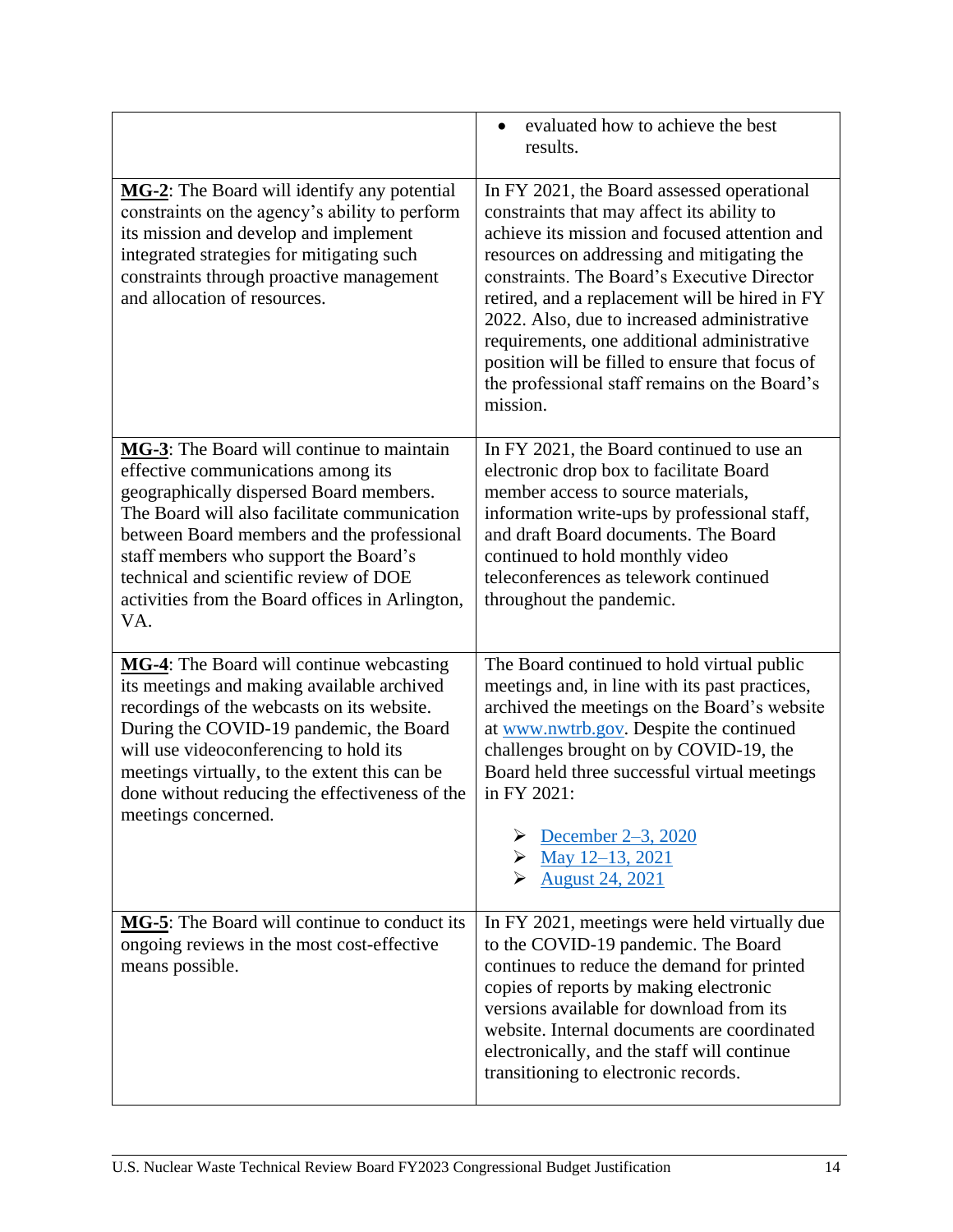| MG-6: The Board will take action to ensure<br>that institutional memory and expertise are<br>passed on to succeeding Board members and<br>staff. When appropriate, the Board may also<br>provide opportunities for one or more<br>undergraduates or graduate students in<br>disciplines related to the Board's activities to<br>support the Board's technical staff in<br>performing information research and<br>technical analysis.                                                    | In FY 2021, updates and briefings on the<br>Board's mission, the Board's work-in-<br>progress, and plans for future review activities<br>were discussed by Board members and staff at<br>Board business meetings held in conjunction<br>with the Board's public meetings.                                                                                                                                                        |
|-----------------------------------------------------------------------------------------------------------------------------------------------------------------------------------------------------------------------------------------------------------------------------------------------------------------------------------------------------------------------------------------------------------------------------------------------------------------------------------------|----------------------------------------------------------------------------------------------------------------------------------------------------------------------------------------------------------------------------------------------------------------------------------------------------------------------------------------------------------------------------------------------------------------------------------|
| <b>MG-7:</b> The Board will update its technical<br>resources and capabilities, as necessary, to<br>maintain and improve the core competencies<br>of its professional staff. The Board will<br>develop and implement initiatives to identify,<br>recruit when necessary, and retain highly<br>qualified professionals with the expertise and<br>related knowledge needed to support the work<br>of the Board members and to help the Board<br>achieve its Strategic Objectives and PGs. | In FY 2021, the Board continued to increase<br>the efficiency of its technological resources<br>and capabilities by providing training on<br>relevant software. On an ongoing basis, key<br>IT systems and programs are updated to take<br>advantage of recent technological advances.<br>The Board is currently moving to maximize<br>the use of electronic resources to reduce its<br>reliance on its physical library system. |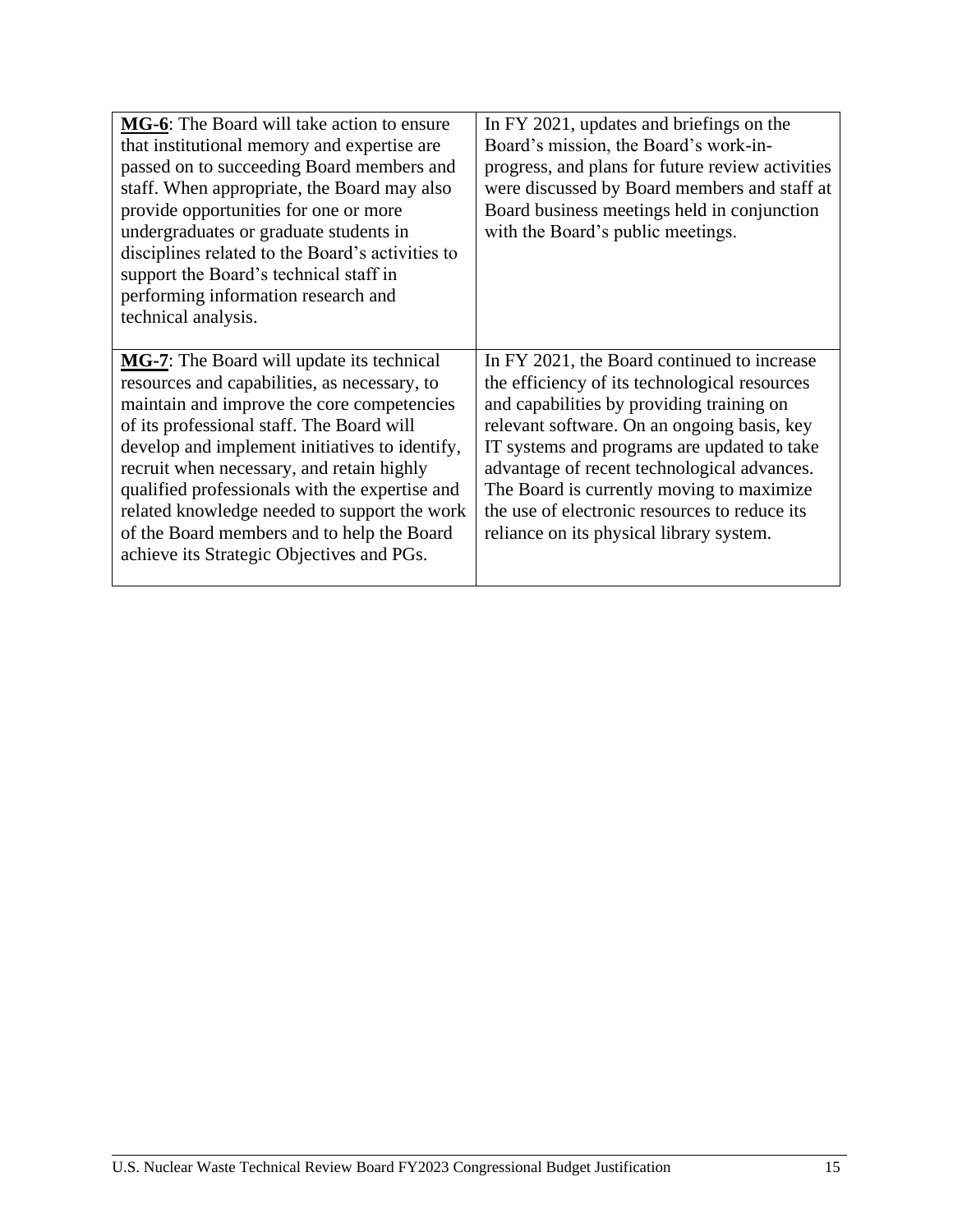#### **U.S. NUCLEAR WASTE TECHNICAL REVIEW BOARD**

#### **SALARIES AND EXPENSES (INCLUDING TRANSFER OF FUNDS)**

<span id="page-15-0"></span>"For necessary expenses of the U.S. Nuclear Waste Technical Review Board, as authorized by Public Law 100-203, § 5051, *\$3,945,000* to be derived from the Nuclear Waste Fund and to remain available until September 30, 2024."

(Energy and Water Development and Related Agencies Appropriations Act, 2022.)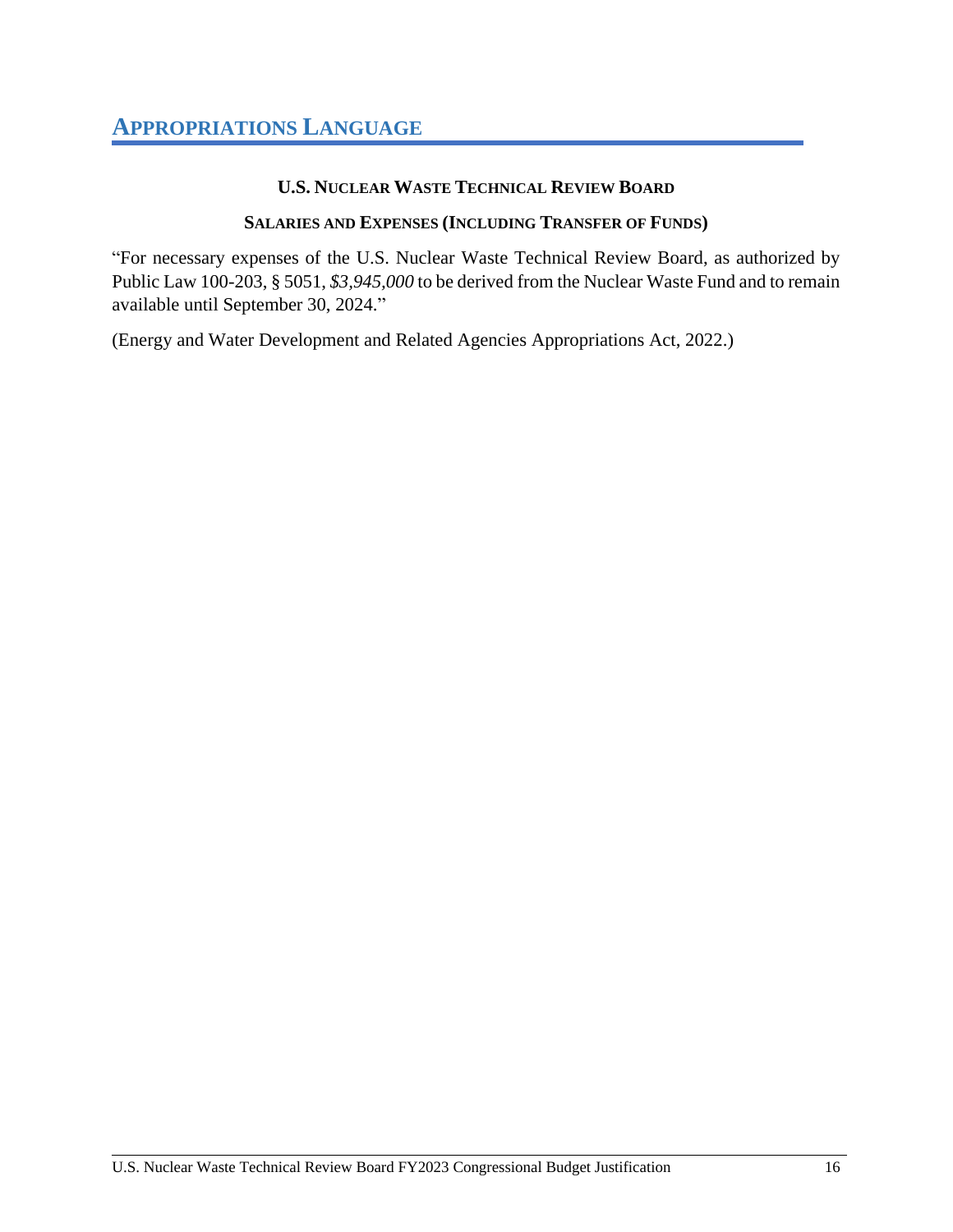## <span id="page-16-0"></span>**FY 2023 BUDGET REQUEST BY OBJECT CLASS**

### **U.S. NUCLEAR WASTE TECHNICAL REVIEW BOARD**

FY 2023 Budget Justification by Object Class

| (Figures Rounded in Thousands of Dollars) |                                             |         |         |         |
|-------------------------------------------|---------------------------------------------|---------|---------|---------|
| Object                                    | <b>Object Class Title</b><br>Class          | FY 2021 | FY 2022 | FY 2023 |
|                                           |                                             | Enacted | Request | Request |
| 11.0                                      | <b>Salaries</b>                             | \$2,187 | \$2,246 | \$2,351 |
| 12.0                                      | <b>Benefits</b>                             | \$572   | \$587   | \$613   |
| 21.0                                      | <b>Travel and Transportation</b>            | \$25    | \$75    | \$70    |
| 23.1                                      | Rent                                        | \$350   | \$380   | \$382   |
| 23.3                                      | <b>Communications and Utilities</b>         | \$50    | \$50    | \$40    |
| 24.0                                      | Printing and Reproduction                   | \$20    | \$20    | \$15    |
| 25.0                                      | Consultants                                 | \$75    | \$85    | \$85    |
| 25.1/2                                    | <b>Contractual Services - Other</b>         | \$80    | \$85    | \$89    |
| 25.3                                      | <b>Contractual Services - Federal</b>       | \$200   | \$222   | \$250   |
| 26.0                                      | Supplies and Materials                      | \$22    | \$30    | \$30    |
| 31.0                                      | Equipment                                   | \$20    | \$20    | \$20    |
|                                           | <b>Total Budgetary Resources</b>            | \$3,600 | \$3,800 | \$3,945 |
|                                           | <b>Total Full Time Equivalent Employees</b> | 16      | 16      | 16      |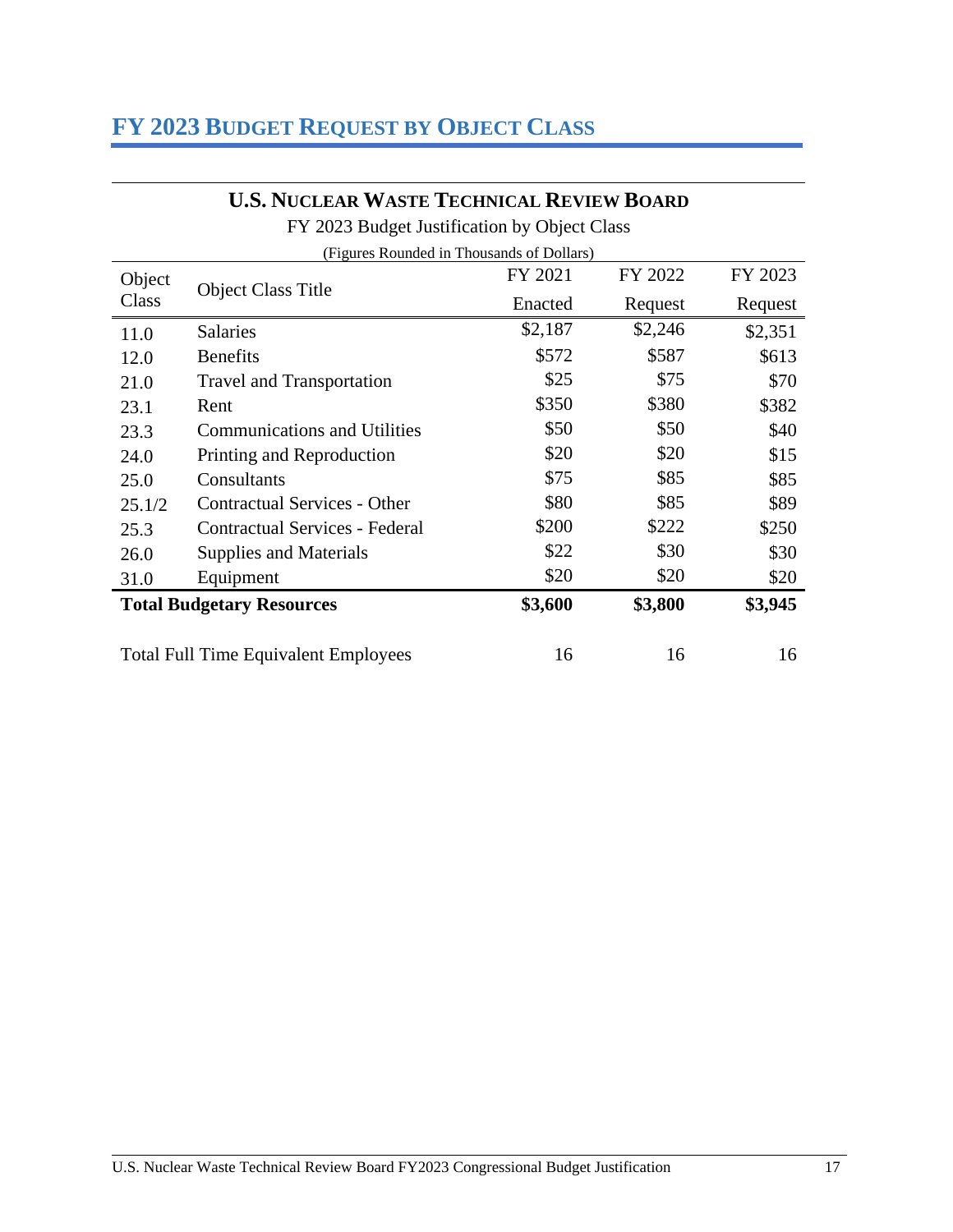## <span id="page-17-0"></span>**DETAILS OF BUDGET REQUEST BY OBJECT CLASS**

To fulfill its statutory mandate for reviewing the technical and scientific validity of activities undertaken by the Secretary of Energy related to nuclear waste management and for providing independent technical and scientific information and advice to Congress and the Secretary, the Board requests \$3,945,000, which is an 8.7% increase from the agency's FY 2021 enacted budget. The Board's Congressional Budget Justification reflects its continuing commitment to efficient and cost-effective budgeting and management practices.

A detailed explanation of the Board's request by Object Class follows.

#### **OBJECT CLASS 11.0, SALARIES: \$2,351,000**

The estimate for this object class includes funding for 11 part-time Board members, one senior executive, professional staff, and General Schedule (GS) administration staff, and includes withingrade increases. The Board members are Special Government Employees and, in accordance with the Board's enabling legislation, each member is compensated at the rate of pay of Executive Schedule Level III. The senior executive acts as the chief operating officer for the Board, and the professional staff members support the work of the Board members in evaluating the technical and scientific validity of DOE activities related to the management and disposal of SNF and HLW. The GS staff members perform administrative activities related to the Board's ongoing technical and scientific evaluation and the operation of the organization. Administrative support activities include budget preparation and financial management, dissemination of Board publications, information technology (IT) activities, facilities management, travel planning, management of meeting logistics, and preparation and implementation of Board responses to federal directives.

The Request also includes a 4.6% pay increase in civilian salaries (consistent with OMB guidance), FERS contribution increases, and supplemental funds for a performance award pool in FY 2023.

#### **OBJECT CLASS 12.0, CIVILIAN PERSONNEL BENEFITS: \$613,000**

The estimate for this object class represents the government's contribution for the government employee fringe benefits for Board members and staff as required by OMB Memorandum M-08- 13.

#### **OBJECT CLASS 21.0, TRAVEL AND TRANSPORTATION: \$70,000**

The estimate for this object class reflects reduced travels costs due to the COVID-19 pandemic as the Board plans to host both virtual and in-person meetings. The Board expanded its leased office space, in part to reduce future travel costs. Travel costs may consist of Board members, staff, and consultants required to travel for in-person fact-finding meetings, professional meetings, conferences, orientation activities, national laboratories, and other events and venues related to accomplishing the Board's Strategic Objectives and Performance Goals, as detailed in the Board's Performance Plan for FYs 2022 through 2023.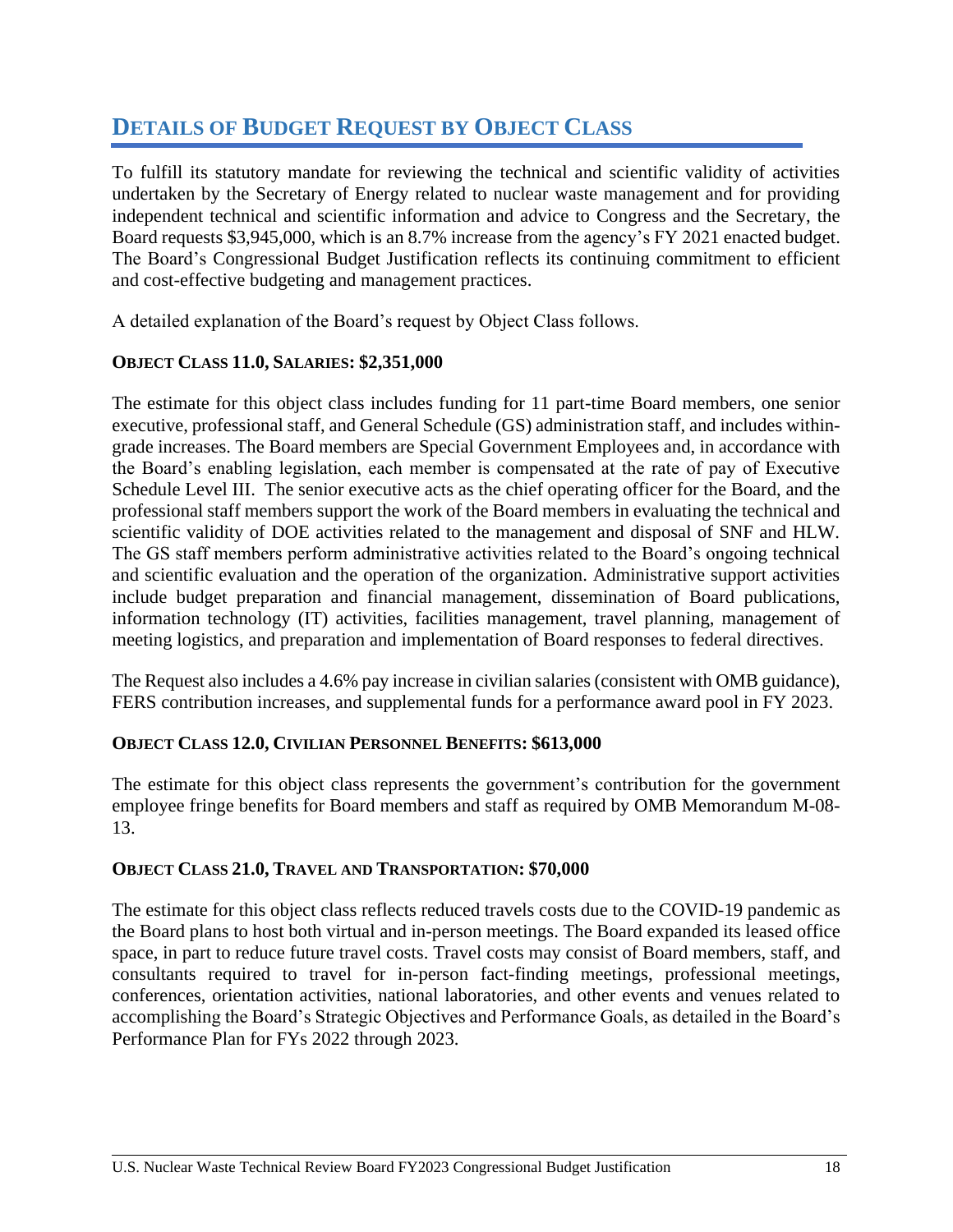#### **OBJECT CLASS 23.1, RENTAL PAYMENTS TO GSA: \$382,000**

The amount requested in this object class category is to cover the expense of rental payments to General Services Administration (GSA) Public Buildings Service (PBS) under an Occupancy Agreement for leased office space in Arlington, Virginia. The amount reflected includes the estimated tax assessment, tax escalation fee, and GSA PBS fee for the FY 2023 lease year period.

#### **OBJECT CLASS 23.3, COMMUNICATION, UTILITIES, MISCELLANEOUS: \$40,000**

The estimate for this object class represents costs for telephone service, postage, local courier services, video teleconferencing, webcasting support, internet, and mailing services. Furthermore, this amount includes the cost to achieve the Board's objective of network consolidation, modernization, and network re-architecture by transitioning to GSA's Enterprise Infrastructure Systems contract.

#### **OBJECT CLASS 24.0, PRINTING AND REPRODUCTION: \$15,000**

The estimate for this object class is for costs associated with creating and publishing Board reports that are required by statute to be sent to Congress and the Secretary of Energy and the Board sends to other interested parties that request them. The estimate also includes the costs associated with the publication of additional copies of earlier reports and technical materials, as well as such other costs as those associated with publishing meeting notices in the *Federal Register*. In keeping with the federal government's efforts to increase efficiency, the Board makes all its reports, publications, and correspondence available for download from its website to reduce the number of hard copies it needs to produce.

#### **OBJECT CLASS 25.0, CONSULTANTS: \$85,000**

The estimate for this object class includes funding for consultants to support and supplement Board and staff analyses of specific technical and scientific issues as authorized by the Board's enabling statute. Requested funding for this object class also includes estimates for expert consultants to assist the Board in developing and implementing methods that will increase public on-line access to its publications, informational resources, and other Board matters.

#### **OBJECT CLASS 25.1/2, CONTRACTUAL SERVICES – OTHER: \$89,000**

The estimate for this object class includes the cost of such items as meeting-room rentals, stenography and audio-visual support services, webcasting services for virtual meetings, and video recording equipment rentals for public meetings; facility maintenance agreements; and professional development for Board supervisors and staff. Other program support contracts include services for report editing and production, as well as provision of an offsite data center to allow Continuity of Operations in the event of loss of power or an incident in the Board's offices, along with contracted commercial IT support in compliance with the Federal Information Security Modernization Act of 2014. Support includes information security protections to prevent unauthorized access, use, disclosure, disruption, modification, or destruction of information and information systems on our network. Furthermore, the Board's network is monitored to timely detect and report cyber incidents and ensure necessary resources are maintained for cybersecurity